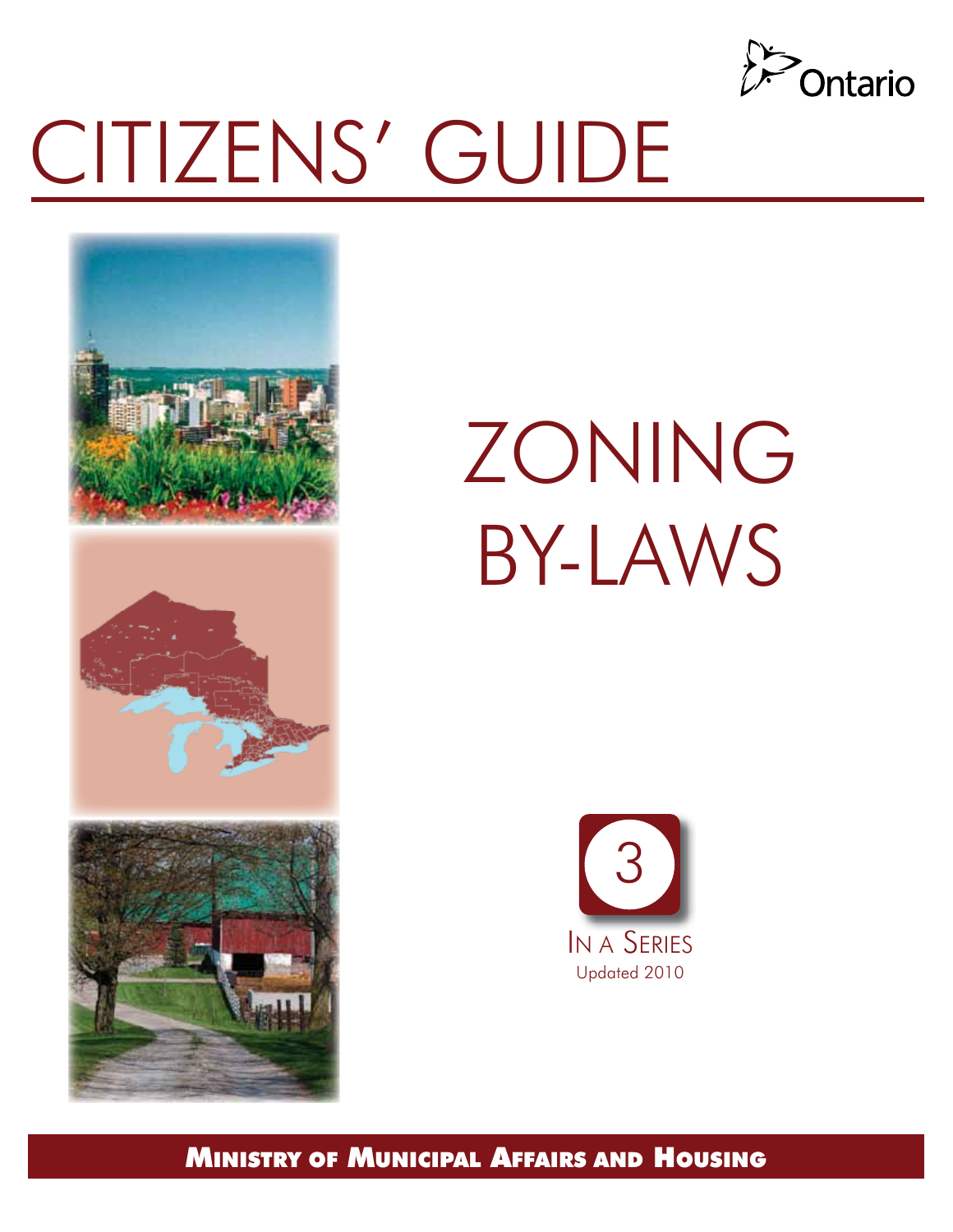#### Introduction

Land use planning affects almost every aspect of life in Ontario. It helps decide where in our communities homes and factories should be built; where parks and schools should be located; and where roads, sewers and other essential services should be provided.

Land use planning means managing our land and resources. It helps each community to set goals about how it will grow and develop and to work out ways of reaching those goals while keeping important social, economic and environmental concerns in mind. It balances the interests of individual property owners with the wider interests and objectives of the whole community.

Good planning leads to orderly growth and the efficient provision of services. It touches all of us and helps us to have the kind of community we want.

But often we don't see how it affects our lives and property each day. And it often seems confusing. A series of Citizens' Guides has been prepared to help you understand how the land use planning process works in Ontario. They are intended to give general information only and are not an interpretation of the Planning Act or any other act. You should refer to the legislation for specific requirements and procedures.

The titles of the guides are:

- 1. The Planning Act
- 2. Official Plans
- 3. Zoning By-laws
- 4. Subdivisions
- 5. Land Severances
- 6. Ontario Municipal Board
- 7. Northern Ontario
- 8. Building Permits
- 9. The Plan Review and Approval Process

#### What is a zoning by-law?

A **zoning by-law** controls the use of land in your community. It states exactly:

- how land may be used
- where buildings and other structures can be located
- the types of buildings that are permitted and how they may be used
- the lot sizes and dimensions, parking requirements, building heights and setbacks from the street.

An **official plan** sets out your municipality's general policies for future land use. Zoning by-laws put the plan into effect and provide for its day-to-day administration. They contain specific requirements that are legally enforceable. Construction or new development that doesn't comply with a zoning by-law is not allowed, and the municipality will refuse to issue a building permit.

Many municipalities have a comprehensive zoning bylaw that divides the municipality into different land use zones, with detailed maps. The by-law specifies the permitted uses (e.g. commercial or residential) and the required standards (e.g. building size and location) in each zone.

Some rural municipalities may have a free-standing **zoning by-law** that covers only specific property that an owner proposes to develop.

#### Why do you need a zoning by-law?

A zoning by-law:

- implements the objectives and policies of a municipality's official plan (See Official Plans, No. 2 in the series.)
- provides a legal way of managing land use and future development
- in addition to the official plan, protects you from conflicting and possibly dangerous land uses in your community.

## What is a zoning by-law amendment?

 If you want to use or develop your property in a way that is not allowed by the zoning by-law, you may apply for a zoning change, also known as a **zoning by-law** amendment or a rezoning. But council can

# **2** ZONING BY-LAWS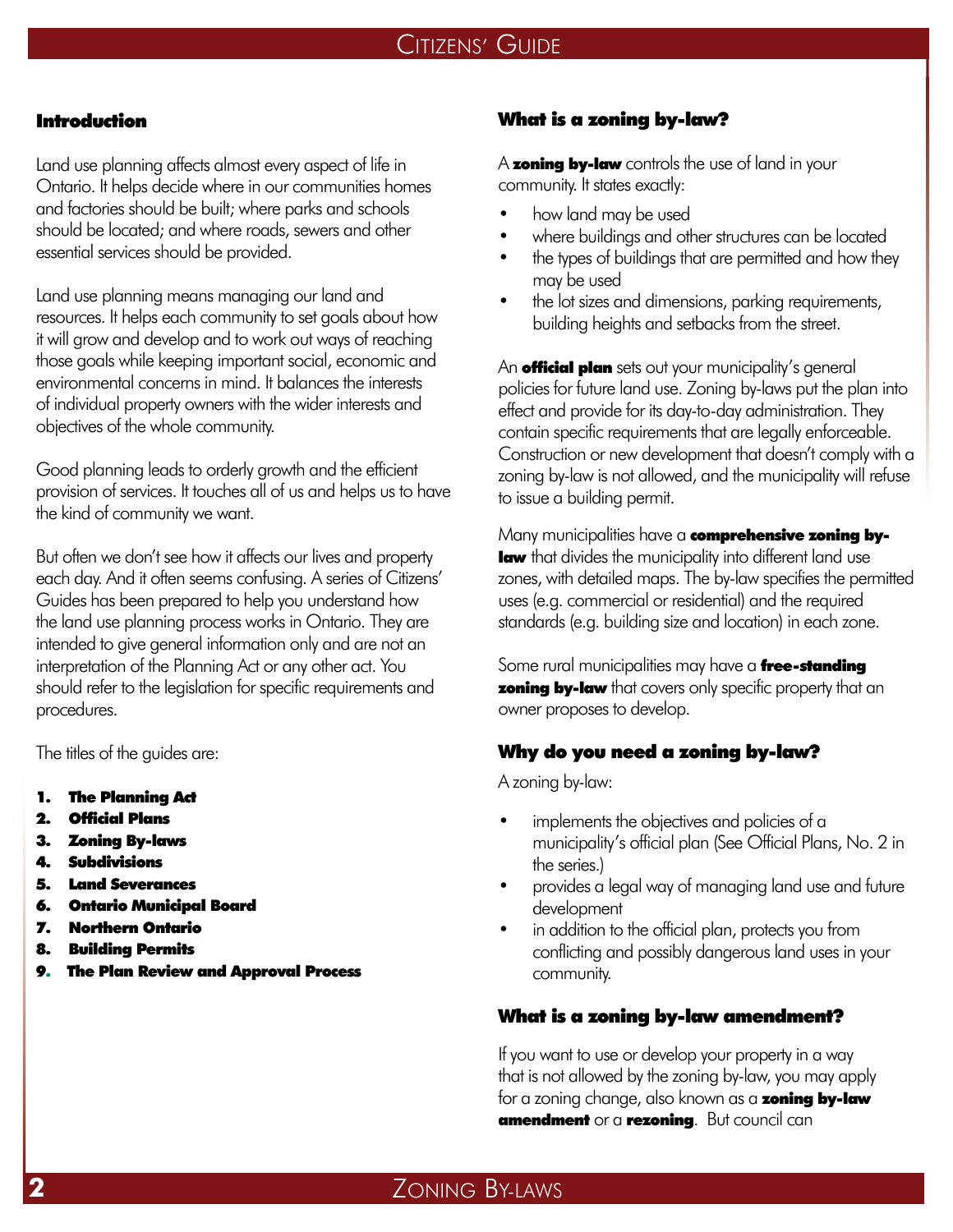consider a change only if the new use is allowed by the official plan.

 Before you apply for rezoning, you should talk to the municipal staff for advice and information. You must complete an application form which requires information identified by the Minister and the municipality. Most municipalities require that you pay an application fee.

 The process for dealing with zoning by-law amendments is the same as for a zoning by-law. If local council refuses your zoning application, or if it does not make a decision within 120 days of the receipt of your application containing the prescribed information, you may appeal to the Ontario Municipal Board.

 The Ontario Municipal Board is an independent administrative tribunal that is responsible for hearing appeals and that decides on a variety of contentious municipal matters. (See the Ontario Municipal Board, No. 6 in the series.)

## How is a zoning by-law passed?

 When council decides to pass a zoning by-law, it must first give as much information as possible to the public. There must also be at least one public meeting before a by-law is passed and everyone who attends the meeting must have a chance to speak. Notice of this meeting is given at least 20 days in advance, either through local newspapers or by mail and posted notice. An open house information session is also required for a by-law being brought into conformity with an official plan which has been updated as part of the official plan's five-year review update. A municipality is required to update its zoning by-law no less than three years after the approval of an official plan five-year review.

 The Planning Act encourages early involvement and the use of mediation techniques to resolve any conflicts. Make sure you make your views known early in the planning process by making an oral submission at the public meeting or a written submission to council before it passes the by-law. If you don't, you are not entitled to appeal a by-law after it is passed.

 Your local council may also consult with interested agencies before it makes a decision. After hearing everyone's concerns, council may decide to pass, change or reject the proposed by-law. If it decides to make some changes, it may also decide to hold another public meeting.

 Once council has passed the by-law, it must give notice of the by-law's passing within 15 days. Any person or public body that meets certain requirements may, not later than 20 days after the notice of the passing of the by-law is given,

 appeal to the Ontario Municipal Board by filing a notice of appeal with the municipal clerk. The appeal should set out the objections to the by-law and the reasons in support of the objections. The fee required by the Ontario Municipal Board must be paid at the same time.

## How are zoning by-laws evaluated?

When it considers a zoning by-law, the council evaluates it against criteria such as:

- conformity with the official plan and compatibility with adjacent uses of land
- suitability of the land for the proposed purpose, including the size and shape of the lot(s) being created
- adequacy of vehicular access, water supply, sewage disposal
- the risk of flooding.

 When council considers a zoning by-law, its decision shall be consistent with the Provincial Policy Statement issued under the Planning Act. The Provincial Policy Statement contains clear, overall policy directions on matters of provincial interest related to land use planning and development. The "shall be consistent with" rule means that a council is obliged to ensure that the policies of the Provincial Policy Statement are applied as an essential part of the land use planning decision-making process. It is expected that the council will implement the Provincial Policy Statement in the context of other planning objectives and local circumstances. (See The Planning Act, No. 1 in the series, and the Provincial Policy Statement. Both may be obtained by visiting the Ministry website at: ontario.ca/mah or through the government offices listed at the end of this guide.)

## How can you get involved?

If you have concerns about a proposed zoning by-law or amendment that may affect you, you should:

- find out as much as possible about the proposed bylaw and how it affects your property
- go to any information sessions, including open houses and public meetings, to give your opinions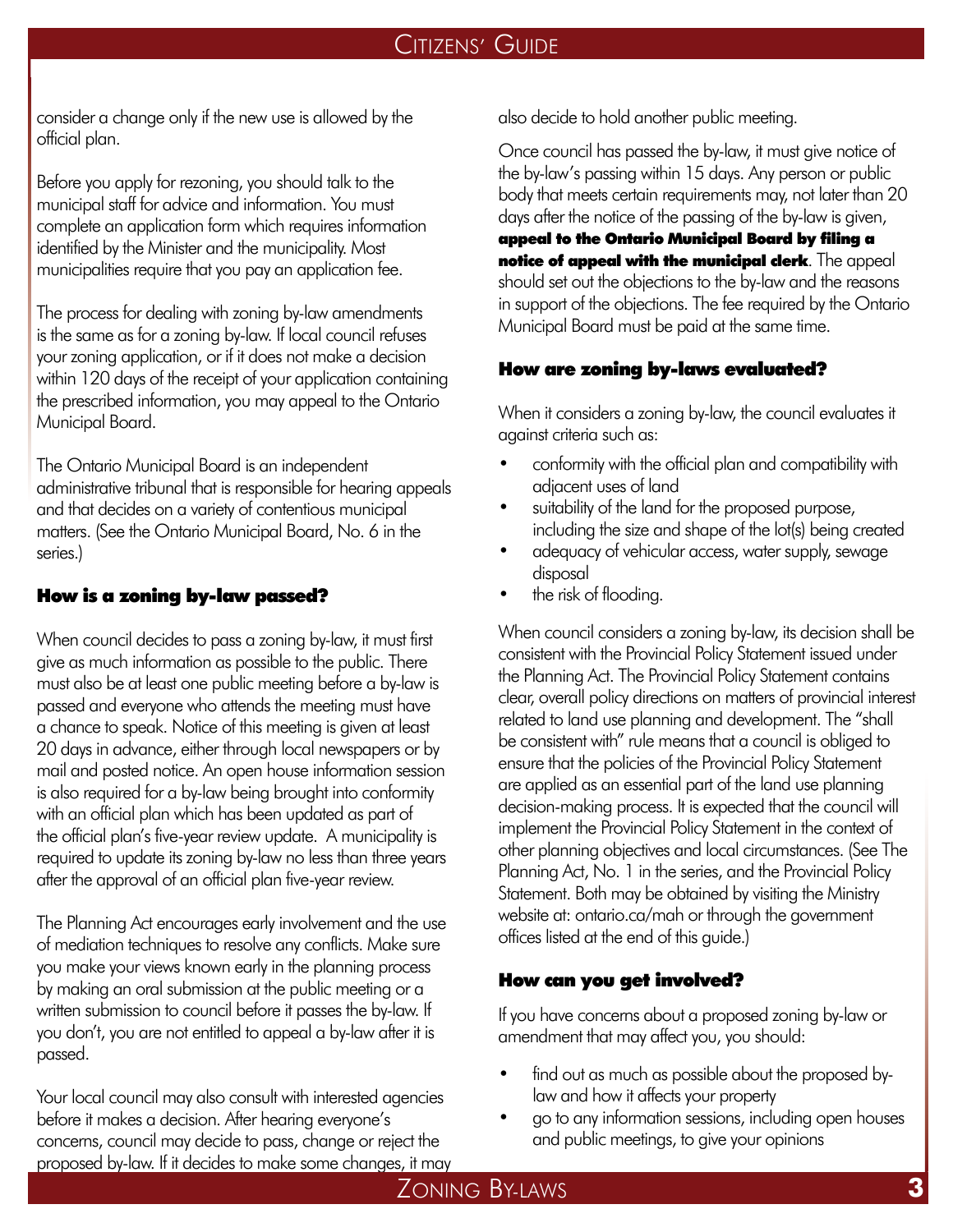- discuss the proposal with municipal staff and council members
- make a written submission to council.

 If you have any concerns, you should make sure that you let council know about them early in the process. Council will then have time to think about what you have said and may make changes before the by-law is passed.

## What rights of appeal do you have?

A person or a public body who makes oral submissions at a public meeting or submits written submissions prior to the passing of a zoning by-law or amendment may appeal a council's decision, with some exceptions (see below).

Appeals to the Ontario Municipal Board can be made in two different ways:

- 1. The applicant, the Minister and any person or **public body** who made oral submissions at a public meeting or written submissions before the by-law was passed, may appeal the council's passage of a zoning by-law to the Ontario Municipal Board within 20 days from the date the notice of the passage of the by-law is given. The notice of appeal should be filed with the municipal clerk.
- 2. The applicant and the Minister may appeal to the Ontario Municipal Board if the council refuses or fails to act on such a request within 120 days of the receipt of the prescribed information. The notice of appeal should be filed with the municipal clerk.

Your appeal must be accompanied by written reasons and the fee required by the Ontario Municipal Board.

Generally, appeals are not permitted in the following three circumstances:

- 1. proposed amendments that would implement an alteration to the boundary of an "area of settlement" or the establishment of a new "area of settlement"
- 2. proposed amendments that would remove land from "an area of employment"
- 3. by-laws passed to permit a second unit residential dwelling.

#### What are the Ontario Municipal Board's powers relating to appeals?

 In appeal cases, the Ontario Municipal Board holds a hearing at which you and other affected parties will have an opportunity to present and discuss your views. The Ontario Municipal Board can allow or dismiss your appeal and repeal or amend the by-law.

 The Ontario Municipal Board also has the power to dismiss an appeal without holding a hearing. (See the Ontario Municipal Board, No. 6 in the series.)

 Appealing a local decision to the Ontario Municipal Board is a serious matter. It can take considerable time, effort and in some cases, money, for everyone involved. A hearing may last only a few hours if the matter is quite simple, but for more complicated matters, a hearing can last for several days or even weeks.

 The Ontario Municipal Board must have regard to the local decision and make a decision based on the facts presented at a hearing. The facts should generally be limited to the information and material that were before the municipal council whose decision is being appealed. New information and material can be introduced at a hearing. However, the Ontario Municipal Board may, on its own initiative, or by motion of the municipality or any of the parties, give the council 60 days to reconsider its decision and make a written submission to the Board if the new information could have materially affected the council's decision.

 At least 30 days before a hearing is held, the Minister of Municipal Affairs and Housing can declare that a matter before the Ontario Municipal Board may adversely affect a provincial interest. When such action occurs, after the hearing is held and the Board renders a decision, the Lieutenant Governor in Council (the Cabinet) may confirm, vary or rescind the Board's decision on the matter.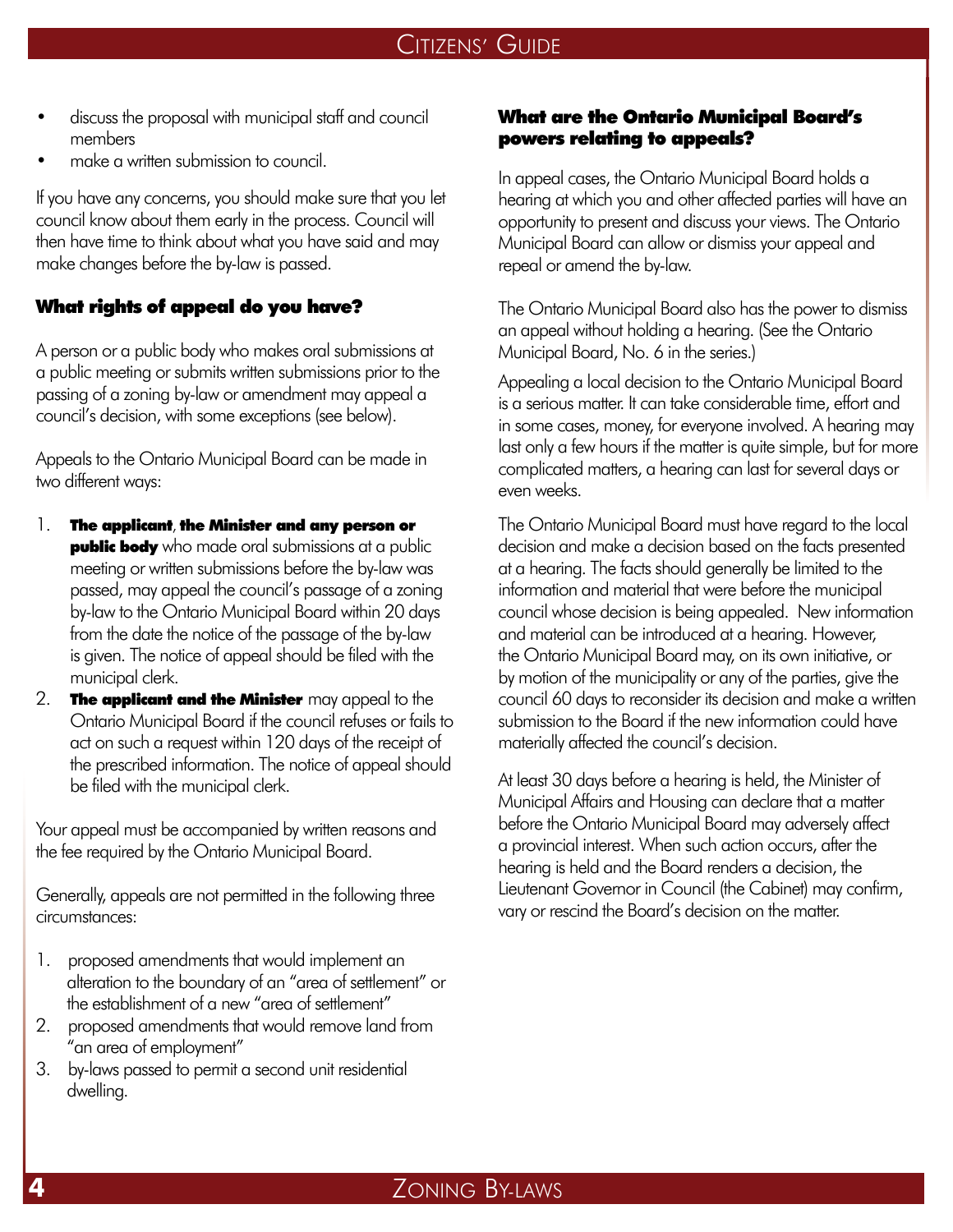## The Zoning By-law Process



This flowchart focuses on the basic process – some steps are not shown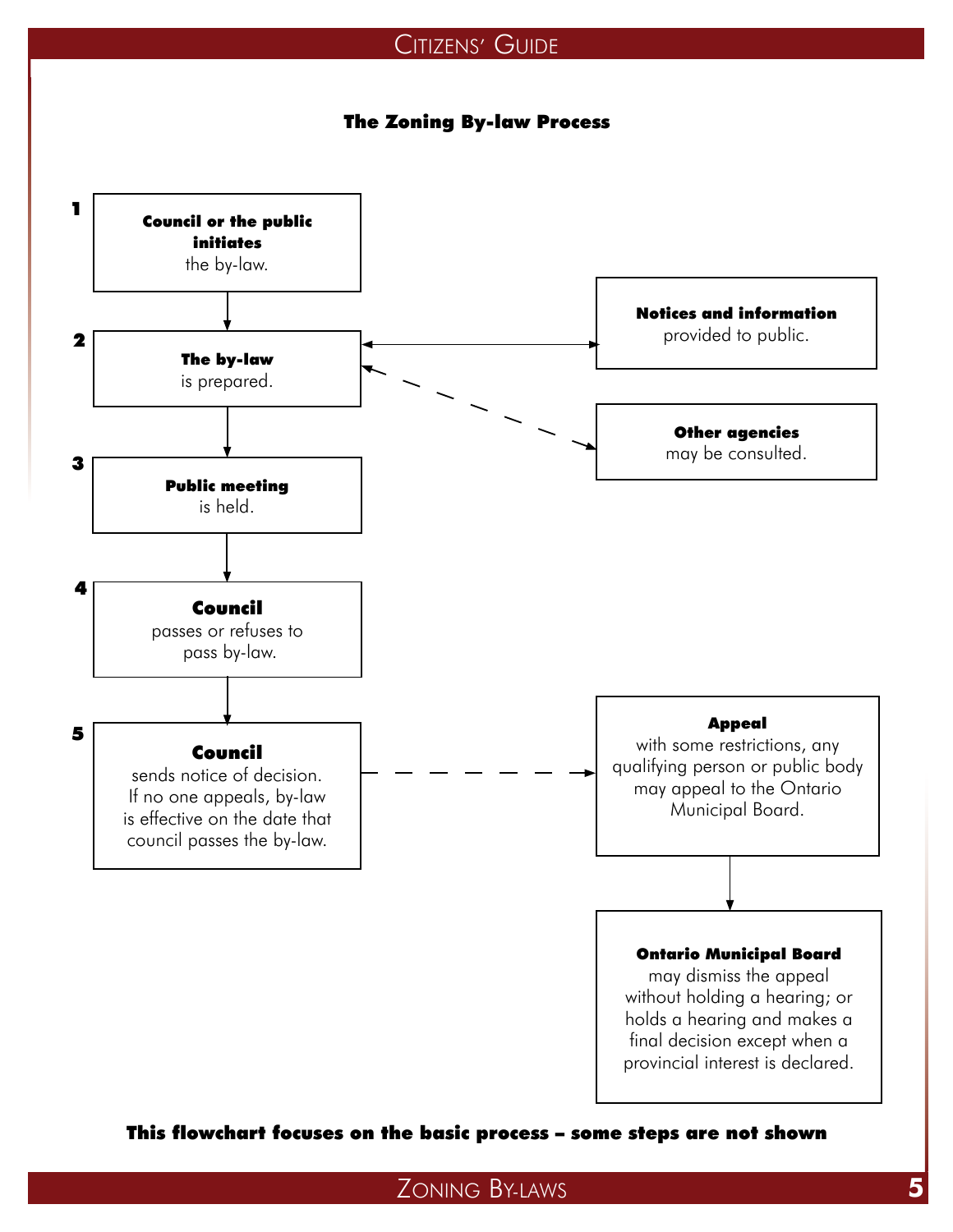The Ontario Municipal Board also has the discretion to dismiss an appeal if it constitutes an abuse of process, such as repeating the submission of an application that has recently been dealt with by the municipality and/or the Ontario Municipal Board. An appeal can also be dismissed by the Ontario Municipal Board if the application before it is substantially different from that which was before a council at the time of its decision.

#### What if you only need a minor change?

 If your proposed change doesn't conform exactly to the zoning by-law, but follows its general intent, you can apply for a minor variance. For example, you might want to locate something on your property but the shape of your lot won't let you meet the minimum setback requirements.

 To obtain a minor variance, you will have to apply to your local committee of adjustment appointed by council to deal with minor problems in meeting by-law standards. The committee will hold a hearing and decide on your application. Anyone who disagrees with the decision has 20 days to appeal to the Ontario Municipal Board or, if established by the municipality, a local appeal body. The appeal should be filed with the secretary-treasurer of the committee who will tell you who has the authority to hear such appeals in your area. You should set out the reasons supporting the objection and pay the fee required by the Board/local appeal body.

 The Ontario Municipal Board or local appeal body has the power to dismiss your appeal without holding a hearing. (See the Ontario Municipal Board, No. 6 in the series.)

 The Ontario Municipal Board or local appeal body can allow or dismiss your appeal, or amend the application.

 A minor variance does not change a zoning by-law. It simply excuses you from a specific requirement of the by-law and allows you to obtain a building permit.

#### What other types of zoning by-laws are there?

 There are several types of special by-laws that can be used to control land use:

Holding by-laws allow future uses for land or buildings but delay development until, for example, local services, such as roads, are in place. Your municipality cannot use these by-laws unless it has holding policies in its official plan.

**Interim control by-laws** put a temporary freeze on some land uses while the municipality is studying or reviewing its policies. The freeze can be imposed for only a year, with a maximum extension of another year. The Planning Act provides that an interim control by-law would remain in effect past the two-year period if the new zoning by-law which replaces the interim control by-law is appealed to the Ontario Municipal Board. The new by-law does not become law until the Ontario Municipal Board hears the appeal and makes a decision.

**Temporary use by-laws** zone land or buildings for specific uses for a maximum period of three years at a time, with more extensions possible. When the temporary use of a garden suite (i.e. a one-unit detached residential structure containing bathroom and kitchen facilities that is ancillary to an existing structure and that is designed to be portable) is authorized, the temporary by-law may allow it for a period not exceeding 10 years, with more extensions possible.

**Increased height and density by-laws** allow buildings to exceed permitted standards, but only if the developer provides certain services to your community in return, such as parkland. Your municipality cannot use these by-laws unless its official plan includes policies allowing increases in height and density.

#### What are site plan control by-laws?

 Site plan control by-laws are not zoning by-laws. They are used to establish areas where site plan control will be applied over and above those set out in the zoning by-laws. These areas must be described in the official plan.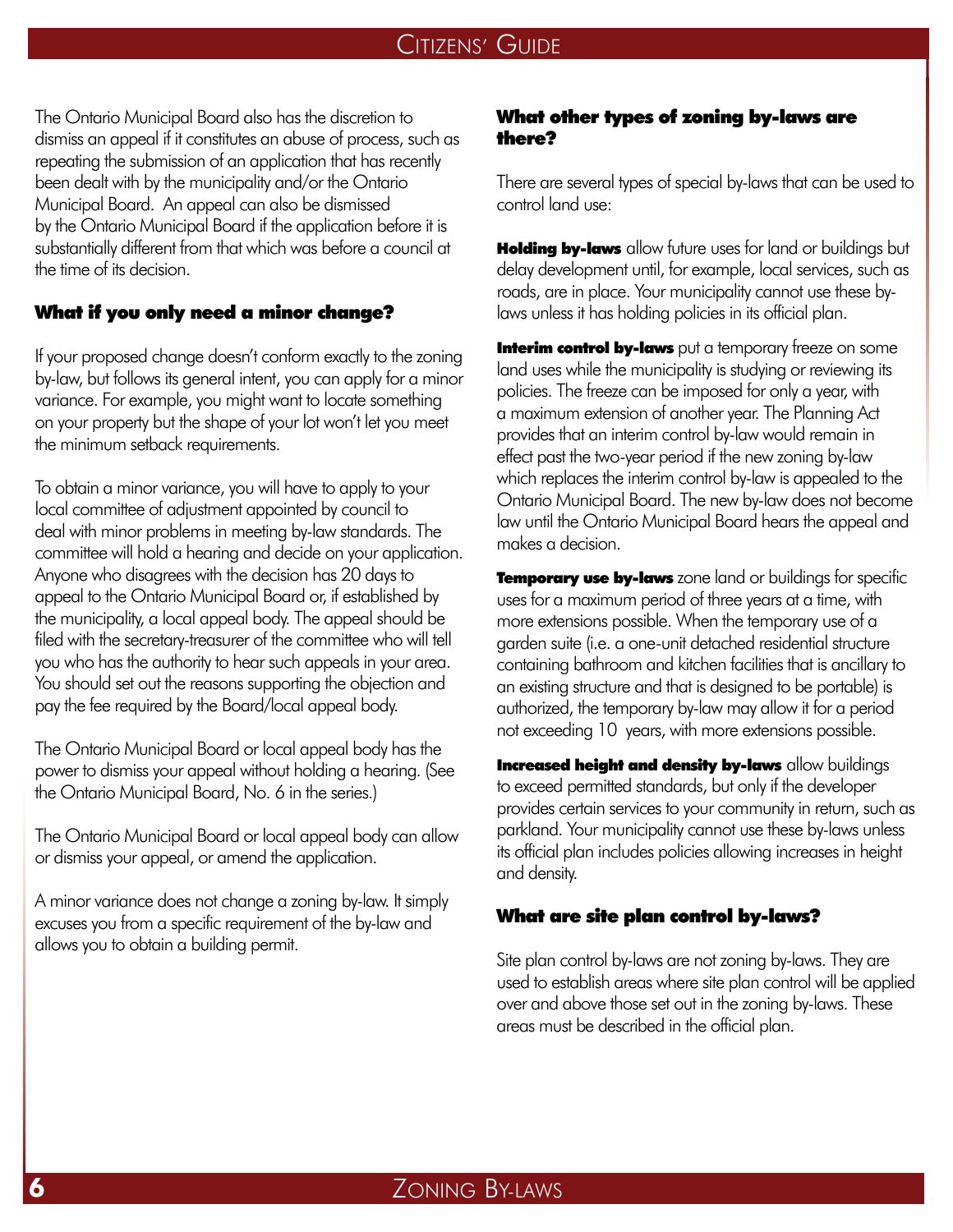- Site plan controls are used to ensure that:<br>• developments are built and maintained in the way that council approved
- new developments meet certain standards of quality and appearance
- there is safe and easy access for pedestrians and vehicles
- the appearance and design features of buildings, and their sustainable design, are satisfactory<br>there is adequate landscaping, parking and drainage
- there is adequate landscaping, parking and draina<br>• nearby properties are protected from incompatible
- development.

As a condition of site plan approval, municipalities may require the owner to provide land for road widening and public transit rights-of-way. Before municipalities can exercise this power, the road widening and public transit rights-of-way must be shown or described in the official plan.

#### What is a Minister's zoning order?

 The Planning Act gives the Minister of Municipal Affairs and Housing the authority to zone any property in the province. Zoning orders are rarely used where municipalities have existing zoning by-laws, but can be used to protect a provincial interest.

 Zoning orders are used mostly in areas of northern Ontario where there is no local municipality or local zoning by-law. Once a Minister's zoning order is in place, the Minister can either delegate the administration of the order to the local planning board or deem it to be the local by-law, in which case the planning board would have all the powers to pass by-laws to make any changes. (See Northern Ontario, No. 7 in the series.)

#### What other approvals may be required?

 In addition to the planning approvals and building permit which are needed for a building project, there are other permits and approvals required in specific circumstances. For example, a septic tank permit is required for a new septic system. In cottage areas, a permit may be required from the Ministry of Natural Resources before you can do any construction in the water (for example, a dock or boathouse with a solid foundation).